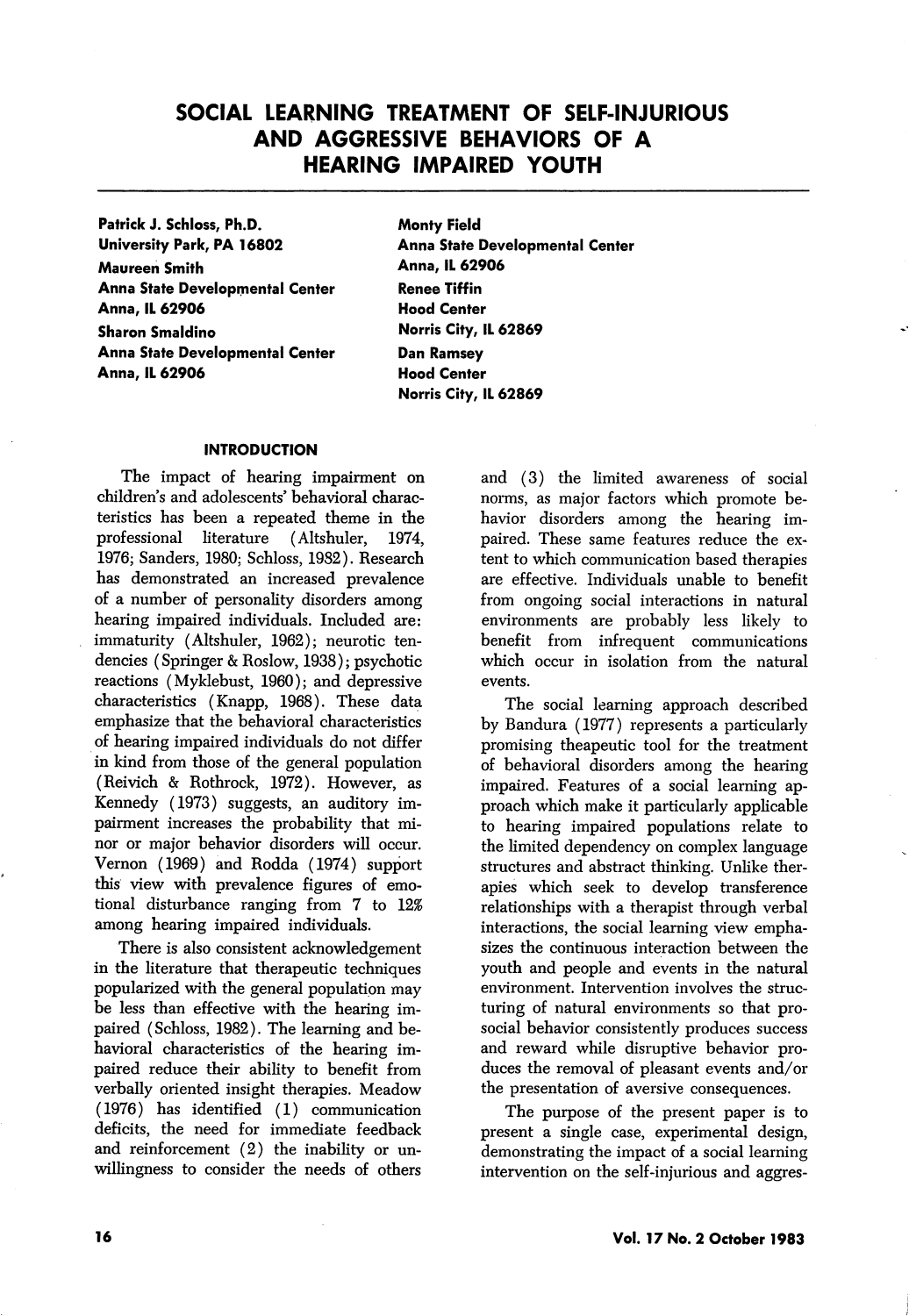sive behavior of a severely behaviorally dis ordered hearing impaired youth. A secondary purpose is to generate interest in similar research which may fill a serious void in the professional literature.

#### **METHOD**

### Subject

The subject of this investigation is an 18-year-old boy referred to an inpatient men tal health program for the hearing impaired because of chronic and intense self-injurious behavior and physical aggression toward others. The youth had previously been ad mitted and discharged from 12 programs, each of which reported limited therapeutic gains. Ineffective treatments included verbal ly oriented insight therapies, the use of time out or other punishment procedures without concern for teaching positive social beha viors, and chemotherapy.

Various psychiatric diagnoses included a depressive disorder, temporal lobe epilepsy, pervasive developmental disorder, dependent personality, intermittent explosive disorder, and schizophrenic reaction. While this range of diagnoses reflects the limited validity of current classification procedures, it does high light the chronic and pervasive problems evidenced throughout the youth's life. Audiological assessment techniques yielded a pro found bilateral sensorineural hearing loss with speech detection thresholds of 80 dB and 85 dB being obtained for the right and left ears, respectively. Speech discrimination abilities could not be evaluated. Using a hearing aid (Phonic Ear Model 837), the youth obtained a speech detection threshold of 45 dB and warble tone thresholds of ap proximately 45 to 50 dB for the speech fre quencies in a free field. Responses to the screening test and first two subtests of the Test of Auditory Comprehension indicated residual hearing was not being effectively utilized.

Two formal educational assessment in struments were administered: the Total Com munication Receptive Vocabulary Test (Scherer, 1981) which yielded a deaf age

equivalent of 7 years 11 months and the Peabody Picture Vocabulary Test (Dunn, 1959) which indicated a mental age of 10 years 2 months. The youth demonstrated a high degree of competence in mathematics skills, achieving a grade equivalent of 14.8! on the Wide Range Achievement Test. Fin ger-spelling was identified as the youth's primary mode of communication.

A marked sensitivity to words or state ments with a negative connotation was iden tified through staff observations. Words such as "no", "stop", and "wrong", stereotypical phrases such as "I don't know', and sentences containing a negative implication resulted in a display of physical aggression and selfinjurious behavior. Social interactions with both peers and staff were highly deficient.

### Data Collection

An individual social development pro gram was implemented following a formal staffing between parents and educational and residential staff members. The program was designed to (a) reduce/eliminate ag gression, (b) teach alternative, appropriate ways of responding to the conditions which provoked the aggression, and (c) teach the individual to self-manage these alternative behaviors. Specifically, the intervention pro cedure targeted the following two behaviors for reduction:

1. Physical aggression toward people which was characterized by forcefully grab bing a person by the arms or around the neck and repeatedly attempting to use his head to butt or attempting to bite, kick, or scratch.

2. Self-injurious behavior which was characterized by repeatedly headbanging a hard surface (such as a wall) and handbiting.

Baseline data was collected 24 hours a day by staff at the residential and educa tional units for four consecutive weeks. The data collection procedure involved record ing the frequency and duration of aggressive and self-injurious behaviors. These behaviors could not be monitored separately because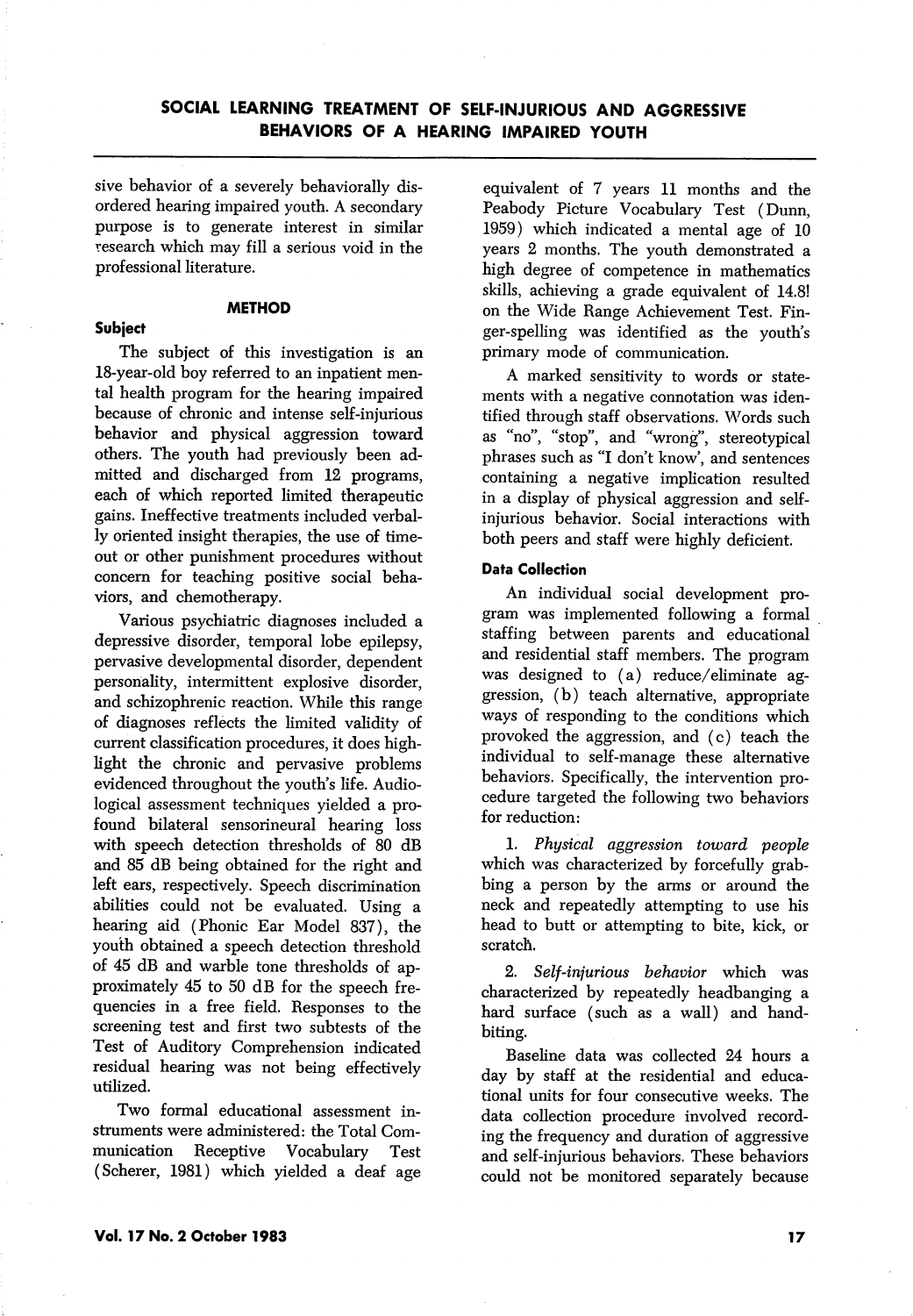they often occurred in combination. Data was plotted daily on a graph subdivided into two sections designated as the educational unit and the residential unit. The youth spent evenings and weekends in a 20-bed wing of the mental health unit. The youth spent 8 hours each weekday in an educational unit off of the grounds of the facility. Separate staff worked with the youth in each setting. The reliability of the response definition and data collection procedure was determined by two staff members independently record ing the frequency and duration of the be havior to baseline and for at least 5 days in each treatment phase. Frequencies re ported by the independent observers were the same in baseline and each subsequent phase. A reliability coefficient for duration was determined by dividing the shorter duration by the longer duration reported by independent observers. The resulting ratios were then averaged to produce an overall rate of agreement of .80.

### Treatment Procedure

One factor suggested as contributing to the likelihood of disruptive behavior was the youth's heightened state of negative emo tional arousal. Since positive emotional arou sal is incompatible with negative emotional arousal, a technique for preventing aggres sive behavior from occurring was to main tain the youth's positive emotional arousal. This was accomplished by involving the youth in a variety of meaningful and rein forcing activities. By maintaining a positive mood, it was expected the youth would be able to tolerate sources of frustration with out losing control. It was hypothesized that if he was able to work through situations that, in the past, had been cues for aggres sion, these cues would become less control ling and, thereby, less likely to produce ag gressive behavior. The following tactics were used to facilitate the development and main tenance of positive affect: the youth was identified by name frequently, especially when behaving appropriately; the youth's name was associated with specific appro priate behaviors in which he was engaged; a positive, enthusiastic demeanor was mo deled to help motivate the youth to become involved in a variety of activities and to approach situations positively; the youth was praised, approved, accepted, and provided affection; and his physical (e.g., handsome, fast, strong) and psychological (e.g., kind, helpful, thoughtful, self-control) attributes were labeled frequently.

A second factor hypothesized as contri buting to the likelihood of the youth's dis ruptive behaviors was his inability to predict when natural positive consequences would occur throughout the day. With this being the case, he was unable to maintain a posi tive disposition in anticipation of pleasant events. Also, he was not motivated to cease disruptive behavior so that he could return to a routine that assured him of pleasant activities. To provide greater predictability for the youth (1) the staff developed and maintained a highly structured schedule which was seldom altered. (2) the schedule alternated pleasant with aversive activities so that the consequence of participating in an unpleasant activity was the initation of a pleasant activity, and (3) he was reminded of the pleasant activities that he would miss as the result of remaining disruptive if he disrupted the schedule through disruptive behavior.

A third factor suggested as influencing the frequency and duration of disruptive behaviors was the youth's demonstrated in ability to relax under stressful conditions. In order to teach the youth to self-induce emotional control, progressive muscle relaxa tion training was conducted for approximate ly 30 minutes, 4 days a week. The procedure, described by Bernstein and Borkovac (1973), involved tensing and releasing various mus cle groups in order to artificially create a relaxed state. The sign for relax was used continually throughout training sessions in order to develop an association between the language cue and the emotional response.

Finally, it was hypothesized that the youth was motivated to engage in aggressive responses because of their ability to produce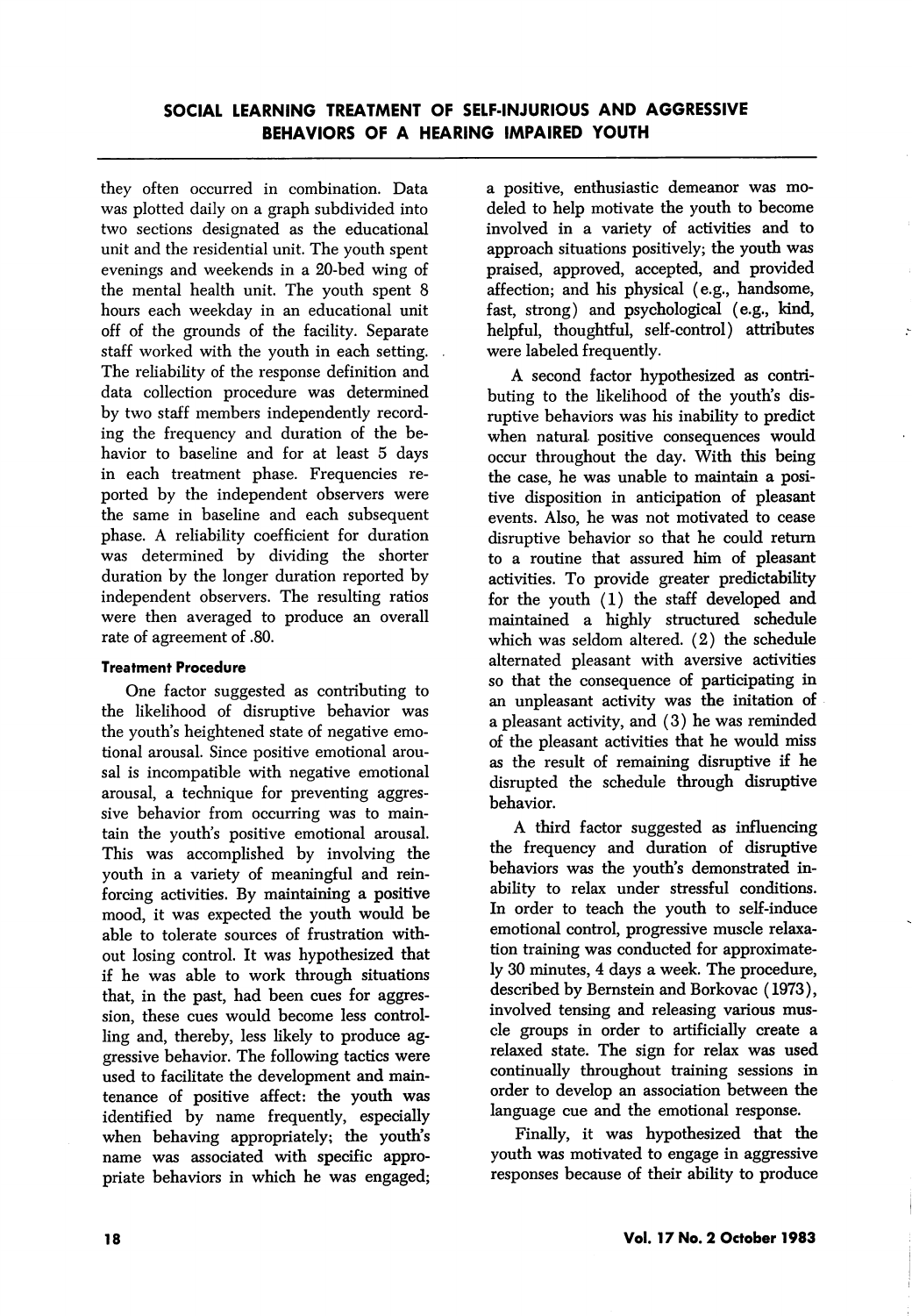satisfaction (e.g., compliance from others) as well as their association with the removal of aversive events. Similarly, it was hypo thesized that attempts to gain satisfaction through fingerspelling or other positive emo tional responses were not effective. To insure that emotional control produced satisfying consequences and aggressive behaviors were not reinforced, the following procedure was adopted.

A set of index cards was prepared with 30 spaces for holes to be punched. Written on each card was an event identified as be ing potentially reinforcing for the youth. Statements included walk outside; soda; do math problems; read from popular press; chewing gum; and other items. Prior to each period the youth was allowed to select a card and told, "You need to stay relaxed and not hit for two minutes. Then you will get a punch on the card. When all the holes are punched, you can have (specify item)."

The card was placed on the table so that it would be readily visible and a kitchen timer was set for two minutes. He began to work on his regularly scheduled activity and continued to do so until the timer rang. Provided he had remained calm, the teacher punched one hole on the card while he was watching, then further reinforced his calm behavior with a pat on the back and with verbal praise, "You're working quietly on math; I like it when you are relaxed." The timer was then reset for another two min utes. In order to assist the youth in under standing the relationship between his re laxed behavior and positive reinforcement, the consistent verbal statement accompanied all "punches."

After all 30 holes had been punched, the youth exchanged it for the specified reinforcer. Another card was then selected and the procedure repeated. If at any time in the process the youth became self-injurious or aggressive, the card was removed and destroyed in his view. He was then told, "You hit! You cannot have the (specify reinforcer)." The youth was then instructed to lay on a mat and relax. If necessary, staff physically restrained the youth to insure that he did not hurt himself or others. While upset, the staff signed, "Relax; when you are relaxed, we will begin a new card." The youth was prompted to breathe deeply with his diaphragm, shake his hand loosely, and lie quietly as practiced during relaxation training.

Once relaxed, the youth was instructed to correct any damage to the environment and demonstrate a more appropriate nonaggressive way of behaving. Following this procedure he was praised for regaining con trol and allowed to select a new card. The youth then re-entered his schedule at the point the disruption occurred to insure that the behavior did not produce the avoidance of an unpleasant event. Time spent during the outburst was then deducted from sched uled pleasant activities.

### RESULTS

The intervention procedure followed a multiple baseline across settings experiment al design. The intrasubject replication de sign, described by Hersen and Barlow (1976), isolates the effect of the treatment on the dependent variable (aggressive reac tions). The replication of treatment effects controls for the threats to internal validity identified by Campbell and Stanley (1963). Figure 1 demonstrates the effect of the treat ment procedure on aggressive and selfinjurious behaviors. Intervention was in itiated at school following four weeks of baseline in which the duration of self-injuri ous and aggressive behaviors averaged ap proximately 60 minutes per week and 193 minutes per week in the respective settings. There was an absence of aggressive or selfinjurious behavior in school during the first three weeks of intervention. On the fourth week there was a return to the baseline level with a subsequent absence of the target behaviors for four consecutive weeks. Once control was established in the school setting, the intervention was adopted in the residen tial unit. The effect was replicated with the first two weeks following intervention pro ducing an absence of aggressive and selfinjurious behavior.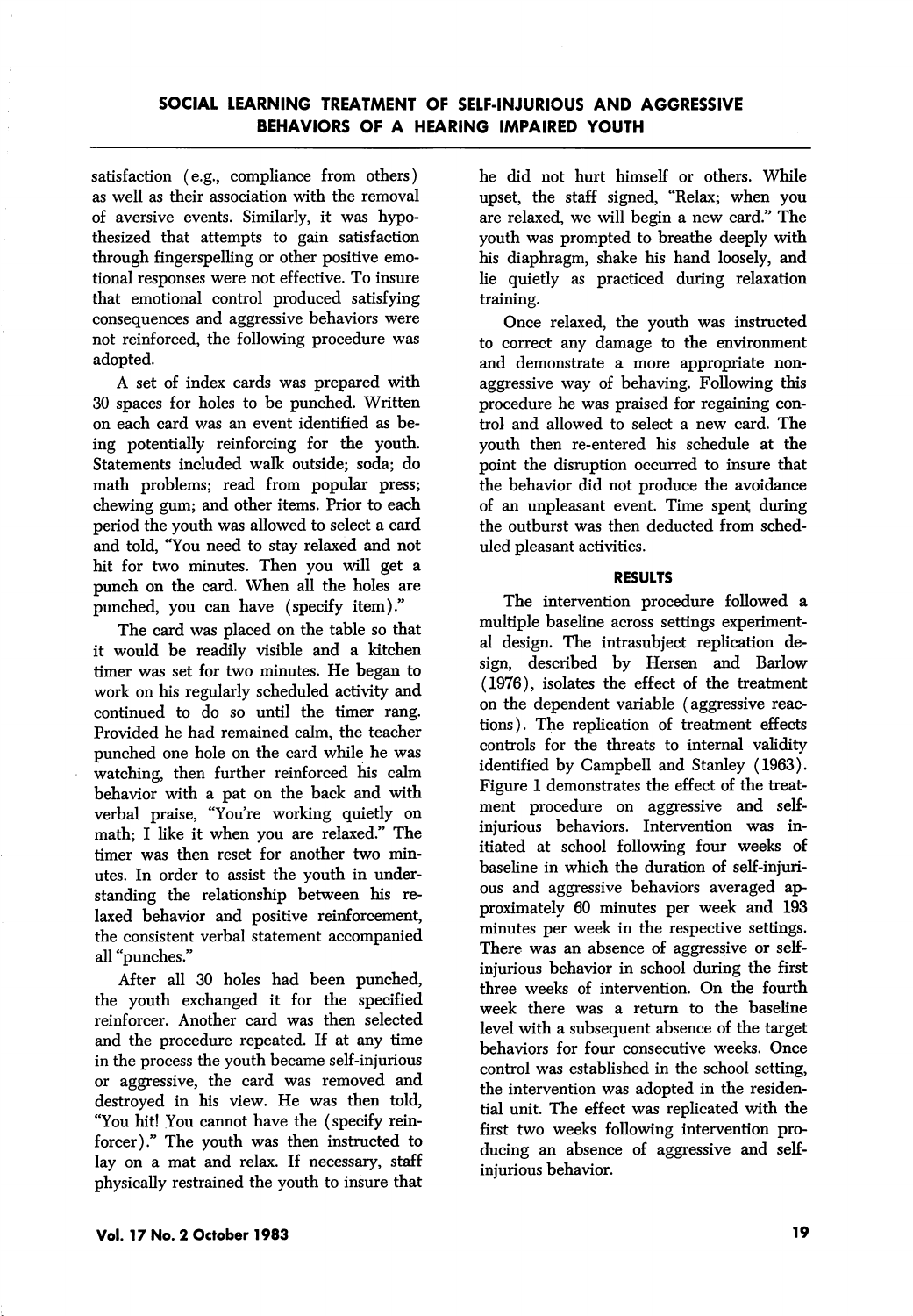

The reinforcement interval was delayed five minutes in both settings on the 16th week. This was intended to reduce the youth's dependence on continued cues and reinforcers commensurate with increased ability to self-induce relaxation. The fading procedure was also intended to promote the youth's ability to delay gratification. The youth adjusted to each successive fading step, including 5 minutes, 7 minutes, 15 minutes, 20 minutes, 30 minutes and finally the com plete withdrawal of the program.

In general, the data indicates that the intervention program was effective in re ducing self-injurious and aggressive beha viors in both school and living environments. Further, the program was successfully dis mantled over a one-year period.

Beyond these empirical conclusions there was a notable change in the youth's inter personal behaviors. He was able to engage in progressively longer home visits includ ing a three week holiday without threat to himself or his parents. His parents as well as the school and residential staff also re ported an increase in communication and alertness. Age appropriate peer interactions

with other hearing impaired youth have also been reported by staff. At the present time the youth is able to participate in an un structured daily vocational placement in the residential facility, weekly recreational pro grams in the community including movies, skating, dancing, arcade activities, etc., and an independent living training program con ducted for three hours, two days a week in an apartment complex. The youth's parents have begun to consider alternative commu nity living arrangements for the future. Prior to intervention they were reconciled to the prospect of long-term institutional care.

#### **DISCUSSION**

The present investigation demonstrates a clear relationship between the social learn ing program and a reduction in the selfinjurious and aggressive behavior of a hear ing impaired youth. The importance of this demonstration is best understood by reflect ing on incidence figures of severe behavior disorders among the hearing impaired rang ing from 7 to 12% (Rodda, 1974; Vemon, 1969). It is hoped that the present report will generate further professional interest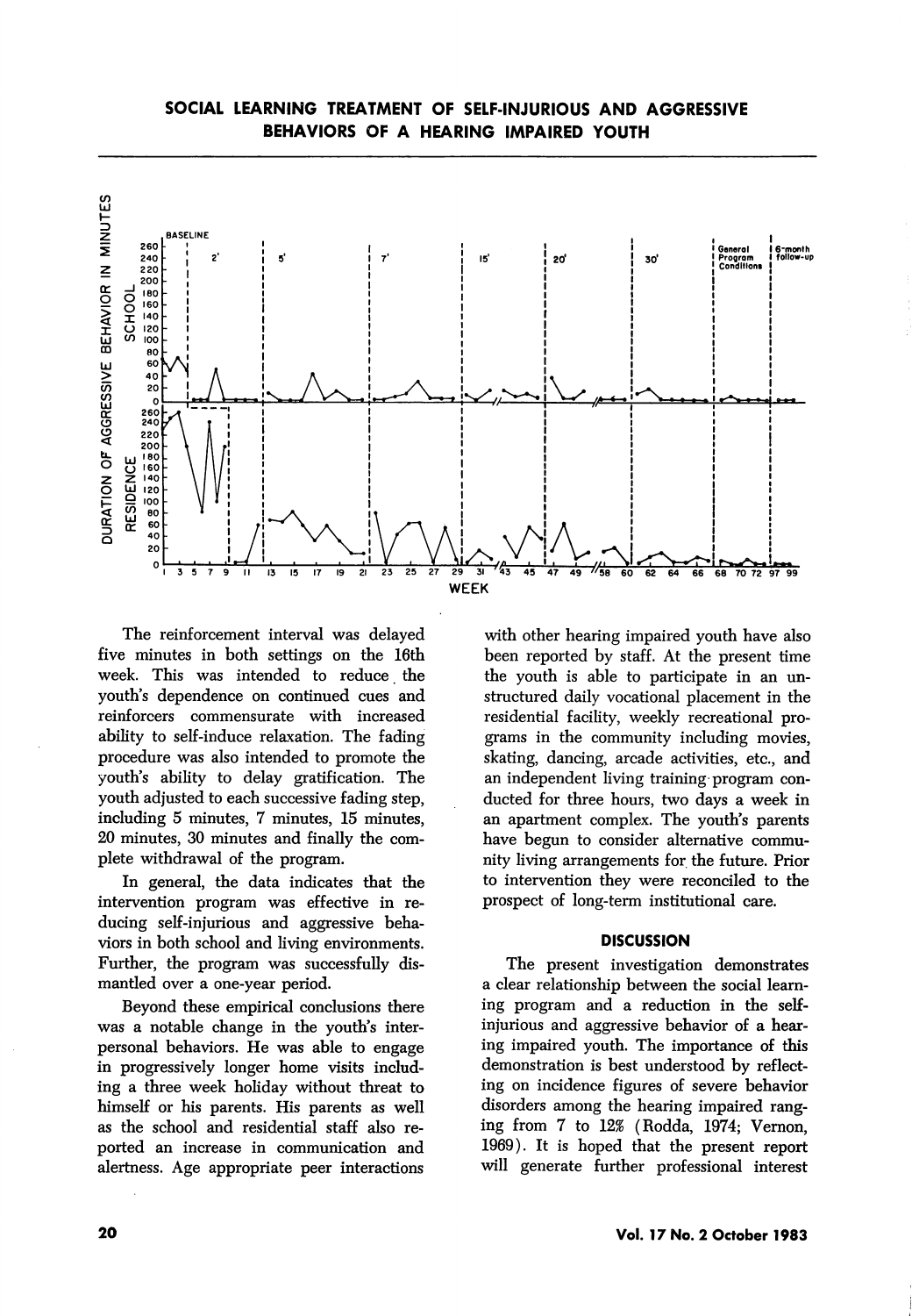in treatment approaches for behaviorally disordered hearing impaired youth. The need for such work is emphasized by Tucker (1981) who had identified only four or five facilities in the nation providing fully func tional mental health programs for this unique population.

The preceding demonstration is limited in that a number of components were in cluded in the treatment package. While the effect of the package is clear, valid state ments of the differential effects of the various treatment components cannot be made. In addition, because the program was con ducted with one youth displaying highly uni que learning and behavioral characteristics, the efficacy of the programs cannot be gen eralized confidently to other youths. Re plication of treatment effects with similar youths may provide a stronger case for ex ternal validity. As has been previously stated, a major objective of the present paper is to stimulate these efforts.

In conclusion, the social learning treat ment paradigm demonstrated here provides an optimistic view for the provision of psy chological services to traditionally underserved hearing impaired populations. Em phasis of the unique characteristics of every learner, empirical methodology and a positive orientation recommends its use for the behaviorally disordered hearing impaired. Fu ture studies may demonstrate the broad potentials social learning technology holds for this population.

### BIBLIOGRAPHY

- Altshuler, K. Z. Psychiatric consideration in the school age deaf. American Annals of the Deaf, 1962, 107(5), 553-559.
- Altshuler, K. Z. The social and psychological development of the deaf child: Problems, their treatment and prevention. Social and Psychological Development, 1974, 8, 365-376.
- Altshuler, K. Z. Psychiatry and problems of deafness. In Psychology of deafness for rehabilitation counselors. Baltimore: University Park Press, 1976.
- Bandura, A. Social learning theory. Englewood Cliffs, NJ: Prentice-Hall, 1977.
- Bernstein, D. A., & Borkovec, T. A. Progressive relaxation trainings A manual for the help ing professions. Champaign, IL: Research Press, 1973.
- Campbell, D. P., & Stanley, J. C. Experimental and quasi-experimental designs for research on teaching. In L. P. Gage (Ed.), Handbook of research on teaching. Chicago: Rand McNally, 1963.
- Dunn, L. M. Peahody Picture Vocabulary Test. Circle Pines, MN: American Guidance Service, Inc., 1959.
- Hersen, M., & Barlow, D. H. Single case experimental designs: Strategies for studying behavior change. New York; Prgamon Press, 1976.
- Kennedy, A. E. The effects of deafness on personality: A discussion based on the theore tical model of Erik Erikson's eight stages of man. Journal of Rehabilitation of the Deaf, 1973, 6, 22-a3.
- Knapp, P. Emotional aspects of hearing loss. Psychosomatic Medicine, 1968, 10, 203.
- Meadow, K. P. Personality and social development of deaf persons. Journal of Rehabilitation of the Deaf, 1976, 9, 3-12.

Mkylebust, H. R. Pschology of deafness. New York: Grune and Stratton, 1960.

- Reivich, S. R., & Rothrock, I. A. Behavior problems of deaf children and abolescents: A factor-anaytic study. Journal of Speech and Hearing Research, 1972, 15(1), 93-104.
- Rodda, M. Behavioral disorders in deaf clients. Journal of Rehabilitation of the Deaf, 1974, 6, 1-13.
- Sanders, D. A. Pschological implications of hearing impairment. In W. M. Cruickshank (Ed.), Psychology of exceptional children and youth (4th ed.). Englewood Cliffs, NJ: Prentice Hall, 1980.

Scherer, P. Total Communication Receptive Vocabulary Test. Northbrook, IL: Mental Health and Deafness Resources, Inc., 1981.

Schloss, P. J. Developing positive social characteristics with hearing impaired children and